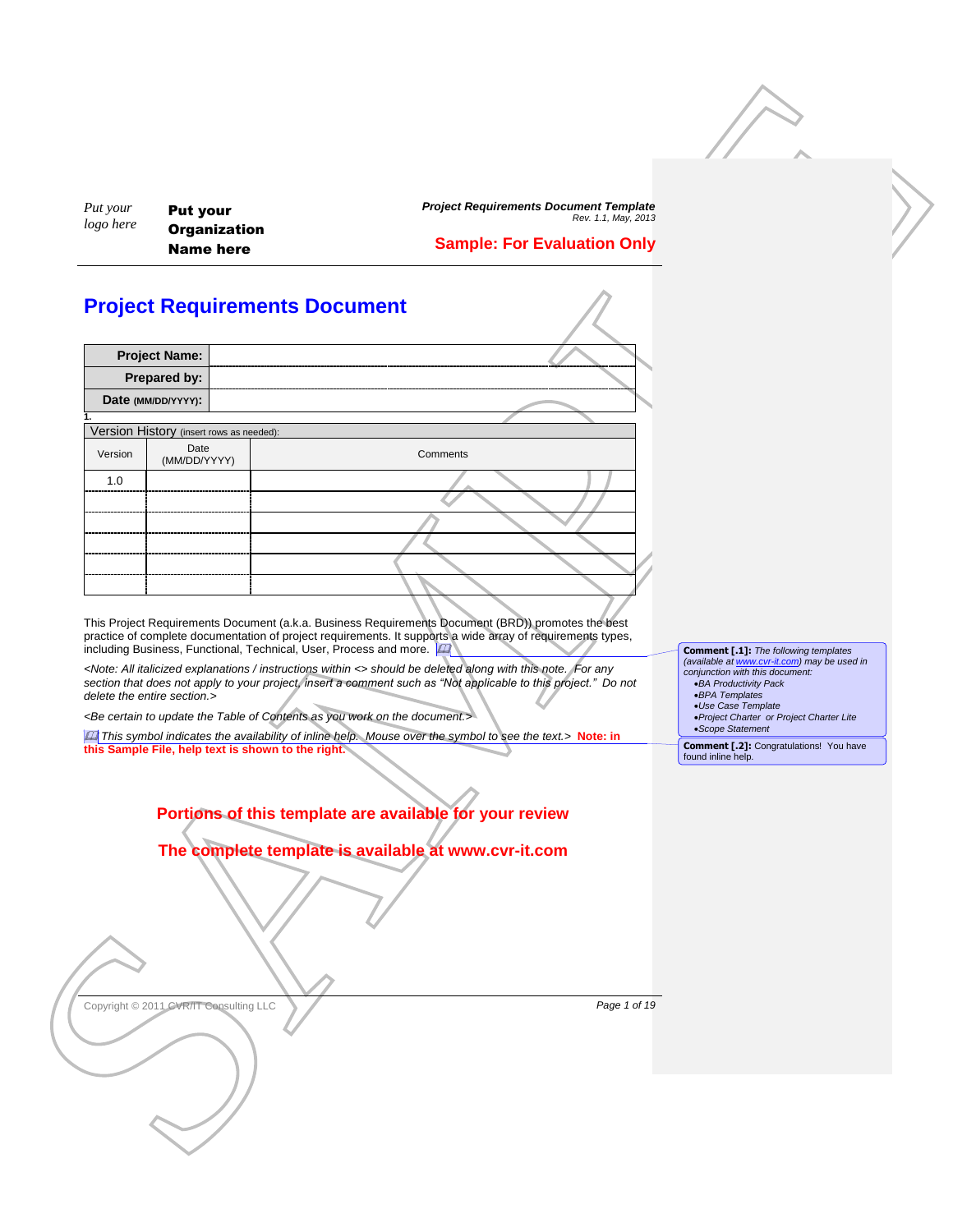| Put your  | <b>Put your</b>     |
|-----------|---------------------|
| logo here | <b>Organization</b> |
|           | Name here           |

Project Requirements Document Template<br>Rev. 1.1, May, 2013

## **Sample: For Evaluation Only**

## **Contents**

| Contents |    |
|----------|----|
|          |    |
|          |    |
|          |    |
|          |    |
|          |    |
|          |    |
|          |    |
|          |    |
|          |    |
|          | 10 |
|          |    |
|          |    |
|          |    |
|          | 16 |
| Appendix |    |
|          |    |

Copyright © 2011 CVR/IT Consulting LLC

Page 2 of 19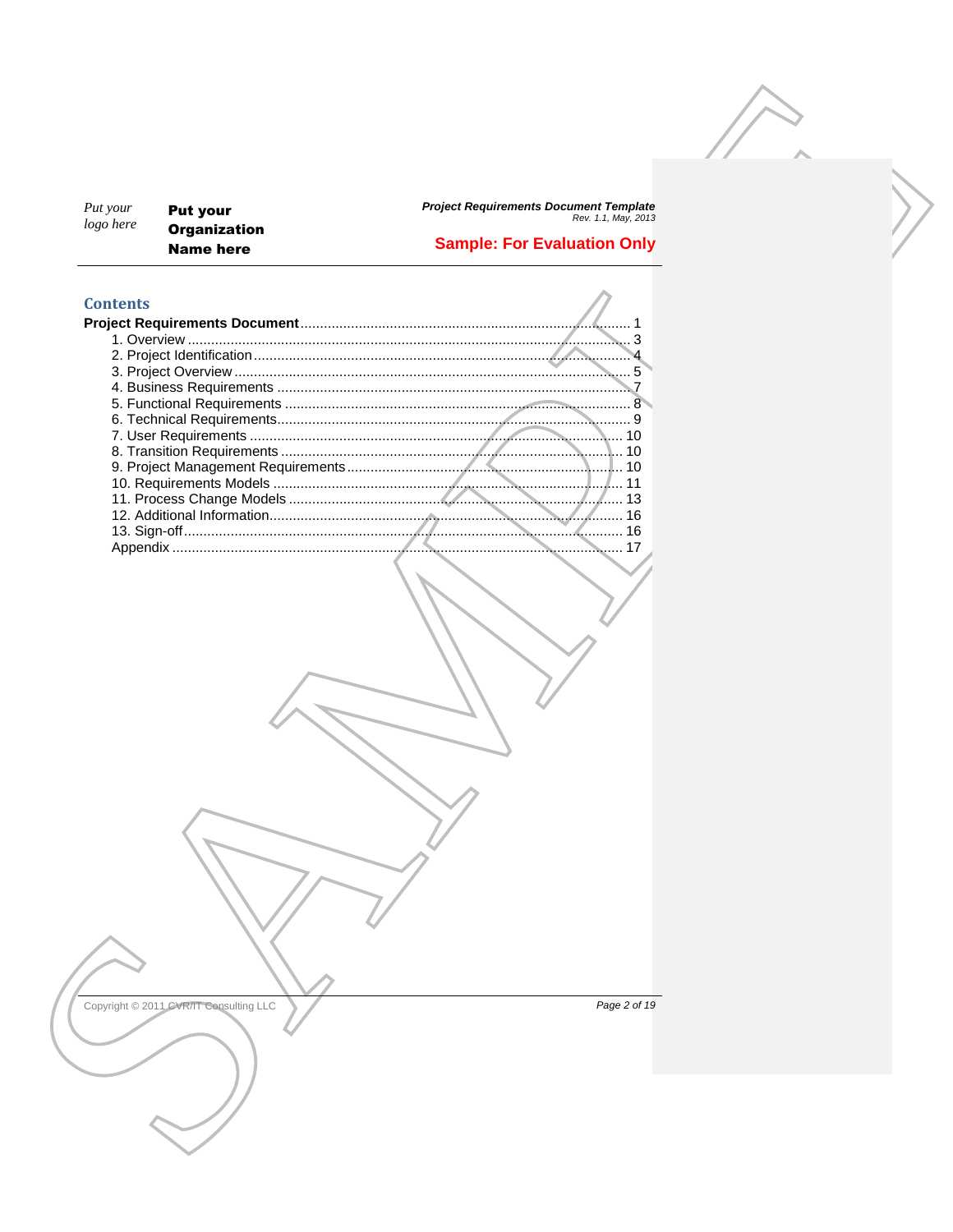Put your **Organization** Name here

*Project Requirements Document Template Rev. 1.1, May, 2013*

## **Sample: For Evaluation Only**

# <span id="page-2-0"></span>**1. Overview**

This Project Requirements Document includes all of the requirements necessary to fully describe the features, functions and capabilities required in the deliverables of this project. These include:

- **Business Requirements**: those high level features, functions, capabilities and conditions that must be present in project deliverables so that they can be used to deliver the Business Value that is the goal of the project. All other requirements must support the Business Requirements.
- **Functional Requirements**: Detailed, specific capabilities (e.g. details of business operation) that project deliverables must provide. Includes Shall Statements, Use Case Specifications and Business Rules.
- **Technical Requirements**: Conditions under which project deliverables must operate
- **User Requirements**: Aspects of project deliverables that fall under the heading of "fitness for use"
- **Transition Requirements**: Those requirements that only apply at the time of transfer of project deliverables from project team to customer
- **Project Requirements**: Those requirements that pertain solely to the planning and execution of the project.
- **Requirements Models**: Models used to analyze and communicate project requirements. Includes for example Organization, Location, Data, and CRUD models, and State Diagrams.
- **Process Change Models:** Models used to analyze and communicate project requirements specifically related to changes in business process. Includes for example ETVX, SIPOC, Data Flow, GQM, STP and Use Case Diagrams.
- *<Other requirements as may be needed>*

**Comment [.3]:** *Delete any of the bulleted items below that do not apply to your project. Add new items as needed*.

 $\begin{minipage}{0.99\textwidth} \begin{tabular}{|c|c|c|c|c|} \hline \textbf{N} & \textbf{P6Q} & \textbf{P6Q} & \textbf{P6Q} & \textbf{P6Q} & \textbf{P6Q} & \textbf{P6Q} & \textbf{P6Q} & \textbf{P6Q} & \textbf{P6Q} & \textbf{P6Q} & \textbf{P6Q} & \textbf{P6Q} & \textbf{P6Q} & \textbf{P6Q} & \textbf{P6Q} & \textbf{P6Q} & \textbf{P6Q} & \textbf{P6Q} & \textbf{P6Q} & \textbf{P6$ Copyright © 2011 CVR/IT Consulting LLC **Page 3 of 19 Page 3 of 19**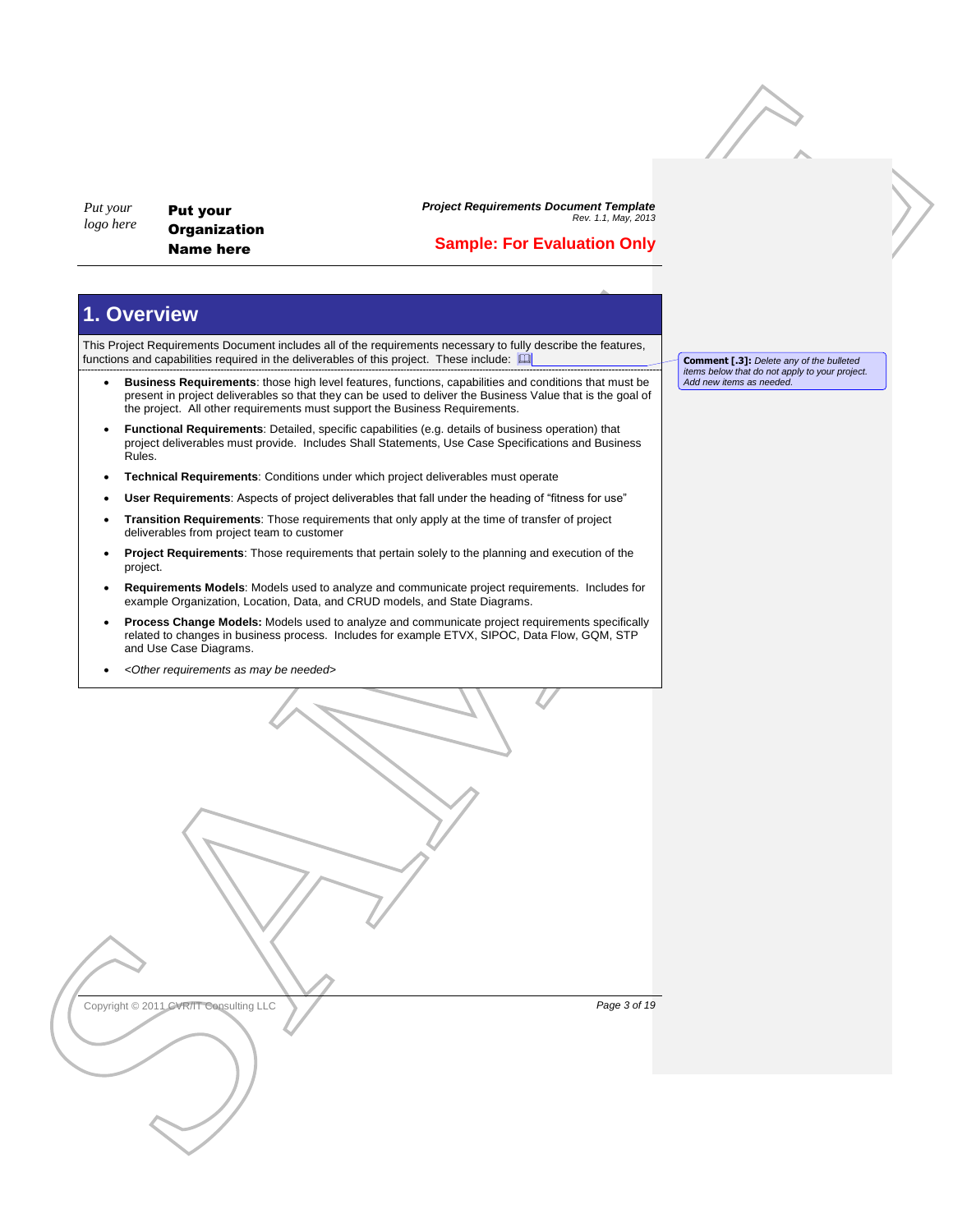### **Sample: For Evaluation Only**

## **5. Functional Requirements**

#### **Functional Requirements**

#### **A. Shall Statements:***.*

#### **Link to Shall Statements Workbook:**

|                                                                                                                       |         |                                                                                                                                                                                                                                                                                                                                                                                                            | <b>Sample: For Evaluation Only</b> |                                                                                                                                                                                                                                                                                         |  |
|-----------------------------------------------------------------------------------------------------------------------|---------|------------------------------------------------------------------------------------------------------------------------------------------------------------------------------------------------------------------------------------------------------------------------------------------------------------------------------------------------------------------------------------------------------------|------------------------------------|-----------------------------------------------------------------------------------------------------------------------------------------------------------------------------------------------------------------------------------------------------------------------------------------|--|
|                                                                                                                       |         |                                                                                                                                                                                                                                                                                                                                                                                                            |                                    |                                                                                                                                                                                                                                                                                         |  |
| <b>5. Functional Requirements</b>                                                                                     |         |                                                                                                                                                                                                                                                                                                                                                                                                            |                                    |                                                                                                                                                                                                                                                                                         |  |
| <b>Functional Requirements</b><br>found.>                                                                             |         | <enter any="" apply="" each<br="" fill="" following="" functional="" here.="" in="" of="" project.="" requirements="" sections="" that="" the="" this="" to="">section, either enter the information or provide a link to a separate document where the information may be</enter>                                                                                                                         |                                    | <b>Comment [.22]: Functional Requirements are</b><br>detailed descriptions of system features and<br>functions that, together, define the<br>behavior/operation of project deliverables.<br>Functional Requirements may be documented<br>in many different ways, each of which provides |  |
| A. Shall Statements:                                                                                                  |         |                                                                                                                                                                                                                                                                                                                                                                                                            |                                    | a unique view of how deliverables will operate.<br>Functional requirements are not the same as                                                                                                                                                                                          |  |
| <if a="" are="" here.="" in="" link="" maintained="" provide="" separate="" shall="" statements="" workbook,=""></if> |         |                                                                                                                                                                                                                                                                                                                                                                                                            |                                    | Design. While Functional requirements<br>describe how something will operate, Design<br>describes how it will be built. Functional                                                                                                                                                      |  |
| <b>Link to Shall Statements Workbook:</b>                                                                             |         |                                                                                                                                                                                                                                                                                                                                                                                                            |                                    | requirements should be technology neutral.                                                                                                                                                                                                                                              |  |
|                                                                                                                       |         | <if (e.g.="" 6.a.1,="" 6.a.2),<br="" a="" are="" below.="" elsewhere,="" enter="" id="" maintained="" not="" provide="" shall="" statements="" them="" unique="">priority (e.g. High, Medium and Low), and trace to Business Requirement(s) and, when known, the source for<br/>each Shall Statement. Note: it may be easier to maintain Shall Statements in an Excel worksheet.&gt;<math>\Box</math></if> |                                    | <b>Comment [.23]: A Shall Statement is a</b><br>declarative statement about some aspect of a<br>deliverable. Example: The system shall assign<br>a unique number to each invoice.<br>Shall Statements may be listed here or in                                                          |  |
| 6.A.1<br><b>Priority:</b>                                                                                             | Source: |                                                                                                                                                                                                                                                                                                                                                                                                            |                                    | conjunction with other Functional Requirements,<br>e.g. a Use Case Specification may include a list<br>of related Shall Statements.                                                                                                                                                     |  |
| Trace to Bsns Req:                                                                                                    |         |                                                                                                                                                                                                                                                                                                                                                                                                            |                                    | <b>Comment [.24]: Requirements priority should</b><br>be set by project stakeholders. The Source is                                                                                                                                                                                     |  |
| Text:<br>6.A.2<br>Priority:                                                                                           | Source: |                                                                                                                                                                                                                                                                                                                                                                                                            |                                    | the stakeholder or other source that provided<br>the requirement.                                                                                                                                                                                                                       |  |
| Trace to Bsns Req:                                                                                                    |         |                                                                                                                                                                                                                                                                                                                                                                                                            |                                    |                                                                                                                                                                                                                                                                                         |  |
| Text:                                                                                                                 |         |                                                                                                                                                                                                                                                                                                                                                                                                            |                                    |                                                                                                                                                                                                                                                                                         |  |
|                                                                                                                       |         |                                                                                                                                                                                                                                                                                                                                                                                                            |                                    | <b>Comment [.25]:</b> A Use Case Specification<br>(UCS) describes how a specific Actor or Actors<br>interact with a deliverable (e.g. software                                                                                                                                          |  |
| B. Use Case Specifications (UCS): [11]                                                                                |         | < A UCS can be a complex document (see the Use Case Specification template) and so is best maintained<br>outside of this document. However, links to UCS documents should be provided here. For each UCS, provide                                                                                                                                                                                          |                                    | system) through a specific Use Case. It is a<br>high level description of each action the Actor<br>makes and each response the system provides.                                                                                                                                         |  |
| a unique ID (e.g. 6.B.1, 6.B.2), the UCS name and a link.>                                                            |         |                                                                                                                                                                                                                                                                                                                                                                                                            |                                    | <b>Comment [.26]:</b> There are two kinds of<br><b>Business Rules.</b>                                                                                                                                                                                                                  |  |
| <b>UCS Name:</b><br>6.B.1                                                                                             |         | <b>UCS Link:</b>                                                                                                                                                                                                                                                                                                                                                                                           |                                    | <b>Comment [.27]: Operative Business Rules</b><br>define the execution of organizational policy and                                                                                                                                                                                     |  |
| 6.B.2<br><b>UCS Name:</b>                                                                                             |         | <b>UCS Link:</b>                                                                                                                                                                                                                                                                                                                                                                                           |                                    | dictate process decision points. They are<br>intended to guide the actions of people. These                                                                                                                                                                                             |  |
| 6.B.3<br><b>UCS Name:</b>                                                                                             |         | <b>UCS Link:</b>                                                                                                                                                                                                                                                                                                                                                                                           |                                    | rules are usually presented as a simple textual<br>statement. Provide each Operative Business<br>Rule with a unique ID (e.g. 6.C.a.1, 6.C.a.2).                                                                                                                                         |  |
| C. Business Rules: [11]                                                                                               |         | < List Business Rules in this section or, alternatively, include them with other Functional Requirements, e.g.                                                                                                                                                                                                                                                                                             |                                    | Example Operative Business Rule: Applicable<br>sales tax must be included in the final cost of<br>every ordered item.                                                                                                                                                                   |  |
| a Use Case Specification may include a list of related Business Rules. >                                              |         |                                                                                                                                                                                                                                                                                                                                                                                                            |                                    | <b>Comment [.28]:</b> Structural Business Rules<br>specify how data are determined or calculated,                                                                                                                                                                                       |  |
| a. Operative Business Rules                                                                                           |         |                                                                                                                                                                                                                                                                                                                                                                                                            |                                    | and help determine when something is true or<br>false, or when something falls into a specific                                                                                                                                                                                          |  |
| Rule:<br>6.C.a.1<br>6.C.a.2<br>Rule:                                                                                  |         |                                                                                                                                                                                                                                                                                                                                                                                                            |                                    | category. These rules codify the knowledge of<br>the organization. They are usually in the form<br>of a truth table with explanatory text. Provide                                                                                                                                      |  |
|                                                                                                                       |         |                                                                                                                                                                                                                                                                                                                                                                                                            |                                    | each Sturctural Business Rule with a unique ID<br>(e.g. $6.C.b.1$ , $6.C.b.2$ ), the truth table and a                                                                                                                                                                                  |  |
| b. Structural Business Rules [11]                                                                                     |         |                                                                                                                                                                                                                                                                                                                                                                                                            |                                    |                                                                                                                                                                                                                                                                                         |  |

#### **B. Use Case Specifications (UCS):**

| 6.B.1 | UCS Name:        | <b>UCS Link:</b> |  |
|-------|------------------|------------------|--|
| 6.B.2 | <b>UCS Name:</b> | <b>UCS Link:</b> |  |
| 6.B.3 | <b>UCS Name:</b> | <b>UCS Link:</b> |  |
|       |                  |                  |  |

#### *C.* **Business Rules:**

#### **a. Operative Business Rules**

#### **b. Structural Business Rules**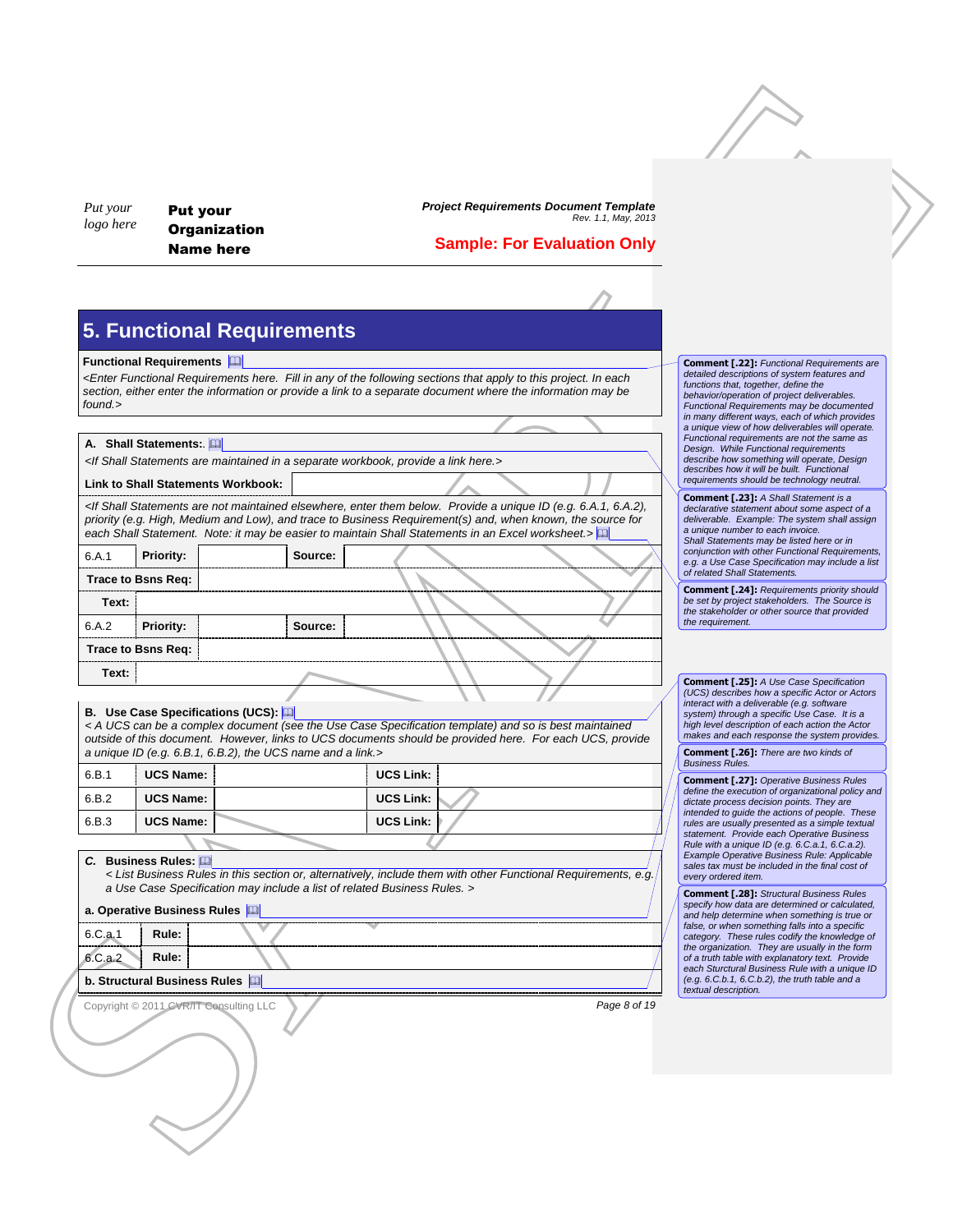## **Sample: For Evaluation Only**

# **10. Requirements Models**

#### **Requirements Models**

#### **A. Organization Models:**

|                     | <each a="" and="" description.="" graphic="" id,="" include="" model="" organization="" should="" textual="" unique=""></each> |  |  |  |  |  |
|---------------------|--------------------------------------------------------------------------------------------------------------------------------|--|--|--|--|--|
| 11.A.1              | Description:                                                                                                                   |  |  |  |  |  |
| Insert graphic here |                                                                                                                                |  |  |  |  |  |
| 11.A.2              | Description:                                                                                                                   |  |  |  |  |  |
| Insert graphic here |                                                                                                                                |  |  |  |  |  |
|                     |                                                                                                                                |  |  |  |  |  |

#### **B. Location Models:**

#### **C. Data Models:**

| Put your<br>logo here                   | <b>Put your</b>                         | <b>Project Requirements Document Template</b><br>Rev. 1.1, May, 2013                                                                                                                                                             |                                                                                                                                               |  |
|-----------------------------------------|-----------------------------------------|----------------------------------------------------------------------------------------------------------------------------------------------------------------------------------------------------------------------------------|-----------------------------------------------------------------------------------------------------------------------------------------------|--|
|                                         | <b>Organization</b><br><b>Name here</b> | <b>Sample: For Evaluation Only</b>                                                                                                                                                                                               |                                                                                                                                               |  |
|                                         |                                         |                                                                                                                                                                                                                                  |                                                                                                                                               |  |
|                                         |                                         |                                                                                                                                                                                                                                  |                                                                                                                                               |  |
|                                         | <b>10. Requirements Models</b>          |                                                                                                                                                                                                                                  |                                                                                                                                               |  |
| <b>Requirements Models</b>              |                                         | <numerous analysis="" and="" are="" available="" communication="" for="" if="" models="" models<="" of="" project="" requirements.="" td="" the="" your=""><td></td><td></td></numerous>                                         |                                                                                                                                               |  |
|                                         |                                         | are maintained outside of this document, provide a link here. Otherwise, for each type of model listed below<br>(e.g. Organization Model; Location Model) provide the information requested along with a graphic or table of the |                                                                                                                                               |  |
| model >                                 |                                         |                                                                                                                                                                                                                                  | <b>Comment [.35]: Requirements Models</b><br>include Organization Model, Location Model,                                                      |  |
| (if available)                          | <b>Link to Models Workbook:</b>         |                                                                                                                                                                                                                                  | Data Model, CRUD Matrix and State Diagram                                                                                                     |  |
|                                         |                                         |                                                                                                                                                                                                                                  |                                                                                                                                               |  |
|                                         | A. Organization Models: [11]            | <each a="" and="" description.="" graphic="" id,="" include="" model="" organization="" should="" textual="" unique=""></each>                                                                                                   | <b>Comment [.36]:</b> An Organization Model is a<br>graphical model that shows the organizational                                             |  |
| 11.A.1                                  | Description:                            |                                                                                                                                                                                                                                  | units (e.g. departments), roles, people,<br>responsibilities, and reporting relationships                                                     |  |
| Insert graphic here                     |                                         |                                                                                                                                                                                                                                  | within an organization. It can be used, for<br>example, to identify actors and assign system<br>roles. An Org Chart is a kind of Organization |  |
| 11.A.2                                  | Description:                            |                                                                                                                                                                                                                                  | Model.                                                                                                                                        |  |
| Insert graphic here                     |                                         |                                                                                                                                                                                                                                  |                                                                                                                                               |  |
|                                         |                                         |                                                                                                                                                                                                                                  |                                                                                                                                               |  |
|                                         |                                         |                                                                                                                                                                                                                                  |                                                                                                                                               |  |
| <b>B.</b> Location Models: [11]         |                                         | <each a="" and="" description.="" graphic="" id,="" include="" location="" model="" should="" textual="" unique=""></each>                                                                                                       | Comment [.37]: A Location Model is a<br>graphical model that shows the geographical<br>locations of an organization. Information              |  |
|                                         | Description:                            |                                                                                                                                                                                                                                  | content can include organizational units,<br>customers, facilities, and even functions within a                                               |  |
|                                         |                                         |                                                                                                                                                                                                                                  | facility. It is used to determine requirements<br>that are related to differences in location, e.g.<br>communication, language. Each model    |  |
| 11.B.1<br>Insert graphic here<br>11.B.2 | <b>Description:</b>                     |                                                                                                                                                                                                                                  | consists of a unique ID, a graphic and a textual<br>description.                                                                              |  |
| Insert graphic here                     |                                         |                                                                                                                                                                                                                                  |                                                                                                                                               |  |
| C. Data Models: [11]                    |                                         |                                                                                                                                                                                                                                  | <b>Comment [.38]:</b> A Data Model is a graphic                                                                                               |  |
| description.>                           |                                         | < For each Data Model (e.g. conceptual ERD), provide a unique ID (11.C.1, 11.C.2), the graphic, and a textual                                                                                                                    | model that provides insight into the information<br>needs of stakeholders. A commonly used Data<br>Model is a simplified version of an Entity |  |
|                                         | <b>Description:</b>                     |                                                                                                                                                                                                                                  | Relationship Diagram. It is used by the BA to<br>show relationships among groupings of data,                                                  |  |
| 11.C.1<br>Insert graphic here           |                                         |                                                                                                                                                                                                                                  | where relationships are a function of system<br>usage and Business Requirements. This allows                                                  |  |
| 11.C.2                                  | Description:                            |                                                                                                                                                                                                                                  | a better understanding of the data and related<br>business rules, and promotes effective<br>communication with the technical team.            |  |
|                                         |                                         |                                                                                                                                                                                                                                  |                                                                                                                                               |  |
|                                         |                                         |                                                                                                                                                                                                                                  |                                                                                                                                               |  |
|                                         |                                         |                                                                                                                                                                                                                                  |                                                                                                                                               |  |
|                                         | Copyright © 2011 CVR/IT Consulting LLC  | Page 11 of 19                                                                                                                                                                                                                    |                                                                                                                                               |  |
| Insert graphic here                     |                                         |                                                                                                                                                                                                                                  |                                                                                                                                               |  |
|                                         |                                         |                                                                                                                                                                                                                                  |                                                                                                                                               |  |

| Copyright © 2011 CVR/IT Consulting LLC |  |
|----------------------------------------|--|
|----------------------------------------|--|